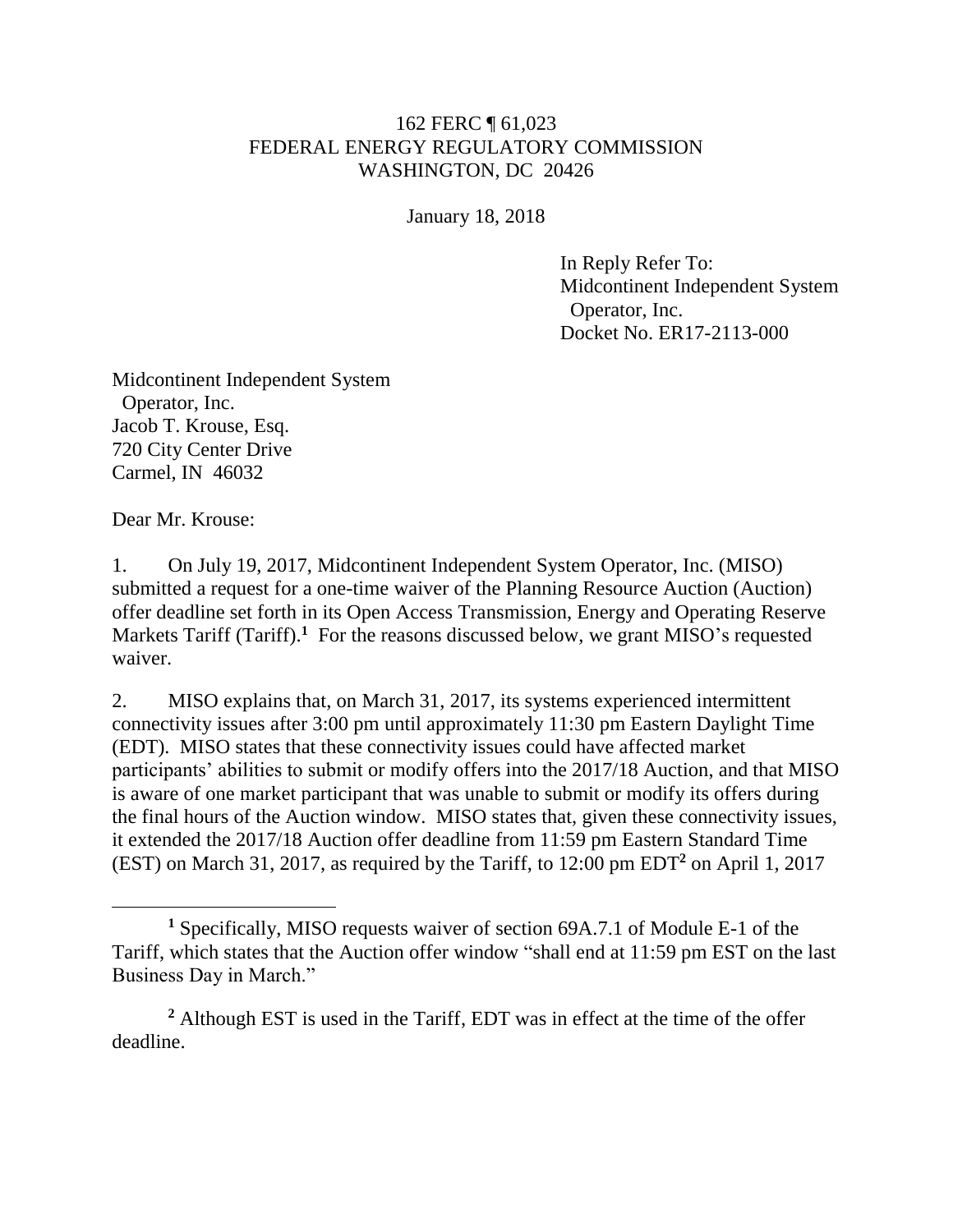to provide market participants additional time to submit offers into the Auction. MISO therefore requests a one-time waiver of the Auction offer deadline set forth in its Tariff. According to MISO, its requested waiver is the best available option to provide market certainty given MISO's actions to ensure that all market participants could submit and modify offers.**<sup>3</sup>**

3. MISO states that its requested waiver meets all four of the Commission's criteria for granting waivers. First, MISO asserts that its actions giving rise to the requested waiver were in good faith because MISO needed to depart from the deadline set forth in the Tariff to ensure that all market participants had sufficient time to submit or modify offers. Second, MISO states that its requested waiver remedies the concrete problem that market participants may not have been able to submit offers during the offer window due to connectivity issues. Third, MISO explains that its requested waiver is limited to the period between 11:59 pm EST on March 31, 2017 and 12:00 pm EDT on April 1, 2017. Fourth, MISO states that its requested waiver will not have undesirable consequences and that no third parties are harmed.**<sup>4</sup>** MISO notes that in a separate filing it was concurrently submitting proposed revisions to section 69A.7.1 to provide that MISO can change the offer deadline due to unanticipated events in the future. **5**

4. Notice of MISO's filing was published in the *Federal Register*, 82 Fed. Reg. 34,653 (2017), with interventions and protests due on or before August 9, 2017. Exelon Corporation, Ameren Services Company,**<sup>6</sup>** and NRG Companies**<sup>7</sup>** filed timely motions to intervene. Public Citizen, Inc. (Public Citizen) filed a timely motion to intervene and protest. On August 24, 2017, MISO filed an answer.

**<sup>3</sup>** MISO Request for Waiver at 1-3.

**4** *Id.* at 2-4.

 $\overline{a}$ 

**<sup>5</sup>** MISO's proposed revisions have been accepted for filing. *See Midcontinent Indep. Sys. Operator, Inc.*, Docket No. ER17-2112-000 (Aug. 31, 2017) (delegated letter order).

**<sup>6</sup>** For purposes of this filing, Ameren Services Company, a wholly-owned subsidiary of Ameren Corporation, is filing on behalf of its affiliated public utility operating companies, Ameren Illinois Company, Ameren Transmission Company of Illinois, and Union Electric Company d/b/a Ameren Missouri.

**<sup>7</sup>** For purposes of this filing, NRG Companies are NRG Power Marketing LLC and GenOn Energy Management, LLC.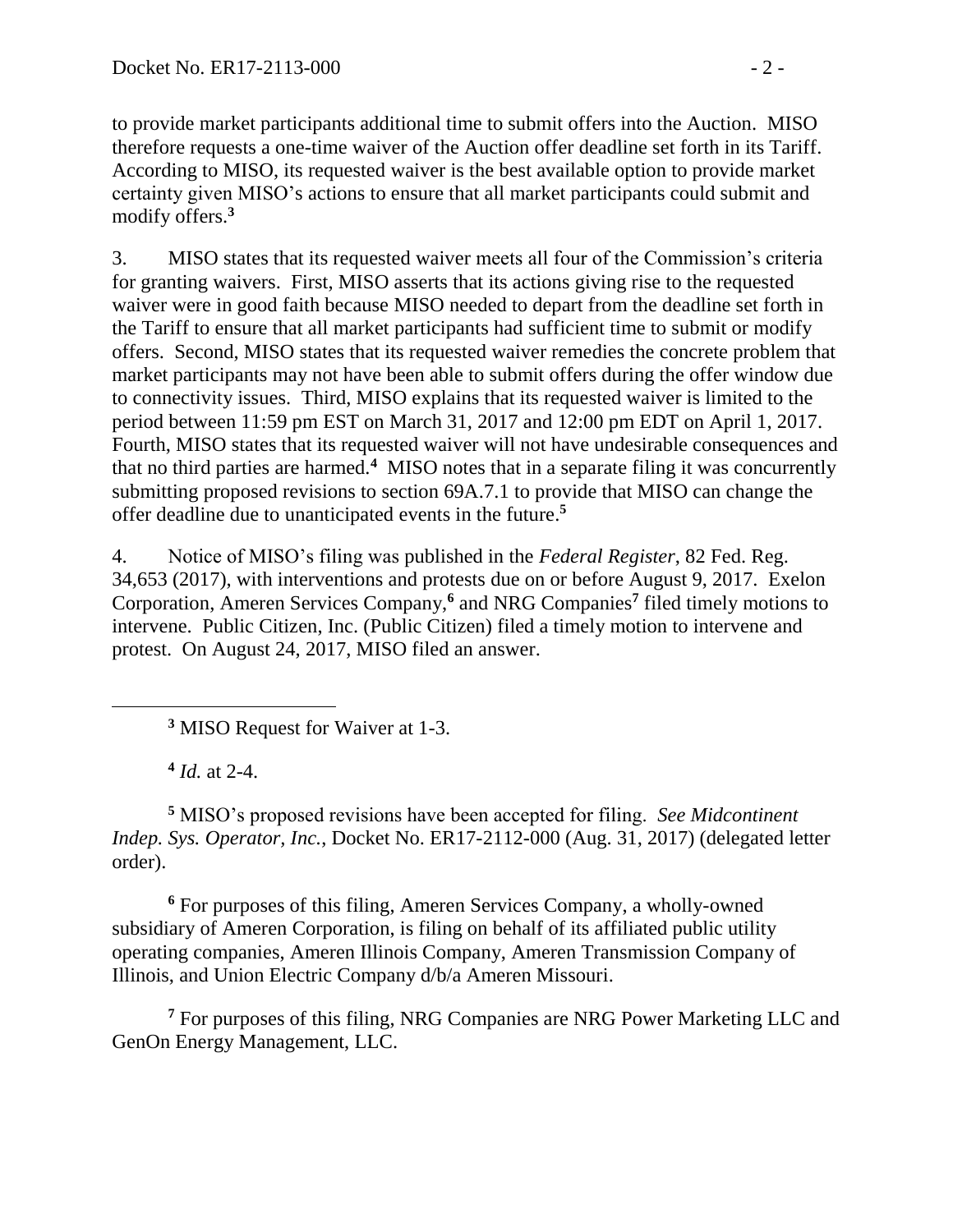5. Pursuant to Rule 214 of the Commission's Rules of Practice and Procedure, 18 C.F.R. § 385.214 (2017), the timely, unopposed motions to intervene serve to make the entities that filed them parties to this proceeding. Rule  $213(a)(2)$  of the Commission's Rules of Practice and Procedure, 18 C.F.R. § 385.213(a)(2) (2017), prohibits an answer to a protest unless otherwise ordered by the decisional authority. We will accept MISO's answer because it has provided information that assisted us in our decision-making process.

6. Public Citizen questions whether MISO's requested waiver is necessary. Public Citizen asserts that MISO failed to describe what caused the connectivity issues and what, if any, corrective measures MISO has taken, or needs to take, to avoid such disruptions in the future.**<sup>8</sup>** Public Citizen argues that MISO also failed to provide evidence that any market participants were unable to submit or modify offers due to the connectivity issues.**<sup>9</sup>**

7. In its answer, MISO explains that its connectivity issues were caused by a hardware failure that affected the rate of information flow on MISO's network. MISO reiterates that it is aware of at least one market participant that utilized the offer deadline extension to submit or modify its offers. MISO asserts, however, that neither the underlying cause of its connectivity issues nor the utilization of the offer deadline extension has any bearing on its requested waiver.**<sup>10</sup>**

8. The Commission has granted waiver of tariff provisions where: (1) the applicant acted in good faith; (2) the waiver is of limited scope; (3) the waiver addresses a concrete problem; and (4) the waiver does not have undesirable consequences, such as harming third parties.**<sup>11</sup>** We find that MISO's requested waiver satisfies these conditions, as discussed below.

9. First, we find that MISO acted in good faith. MISO extended the Auction offer deadline to ensure all market participants had the requisite time under the Tariff to submit their Auction offers. Second, we find that the requested waiver is of limited scope, as it amounts to a one-time extension of the offer deadline, and MISO has revised section 69A.7.1 of its Tariff to allow a change to the deadline, so a waiver will not be required in

**9** *Id*. at 1-2.

 $\overline{a}$ 

**<sup>10</sup>** MISO Answer at 2-3.

**<sup>11</sup>** *See, e.g.*, *Midcontinent Indep. Sys. Operator, Inc.*, 154 FERC ¶ 61,059, at P 14 (2016); *Calpine Energy Servs., L.P.*, 154 FERC ¶ 61,082, at P 12 (2016); *New York Power Auth.*, 152 FERC ¶ 61,058, at P 22 (2015).

**<sup>8</sup>** Public Citizen Protest at 1.